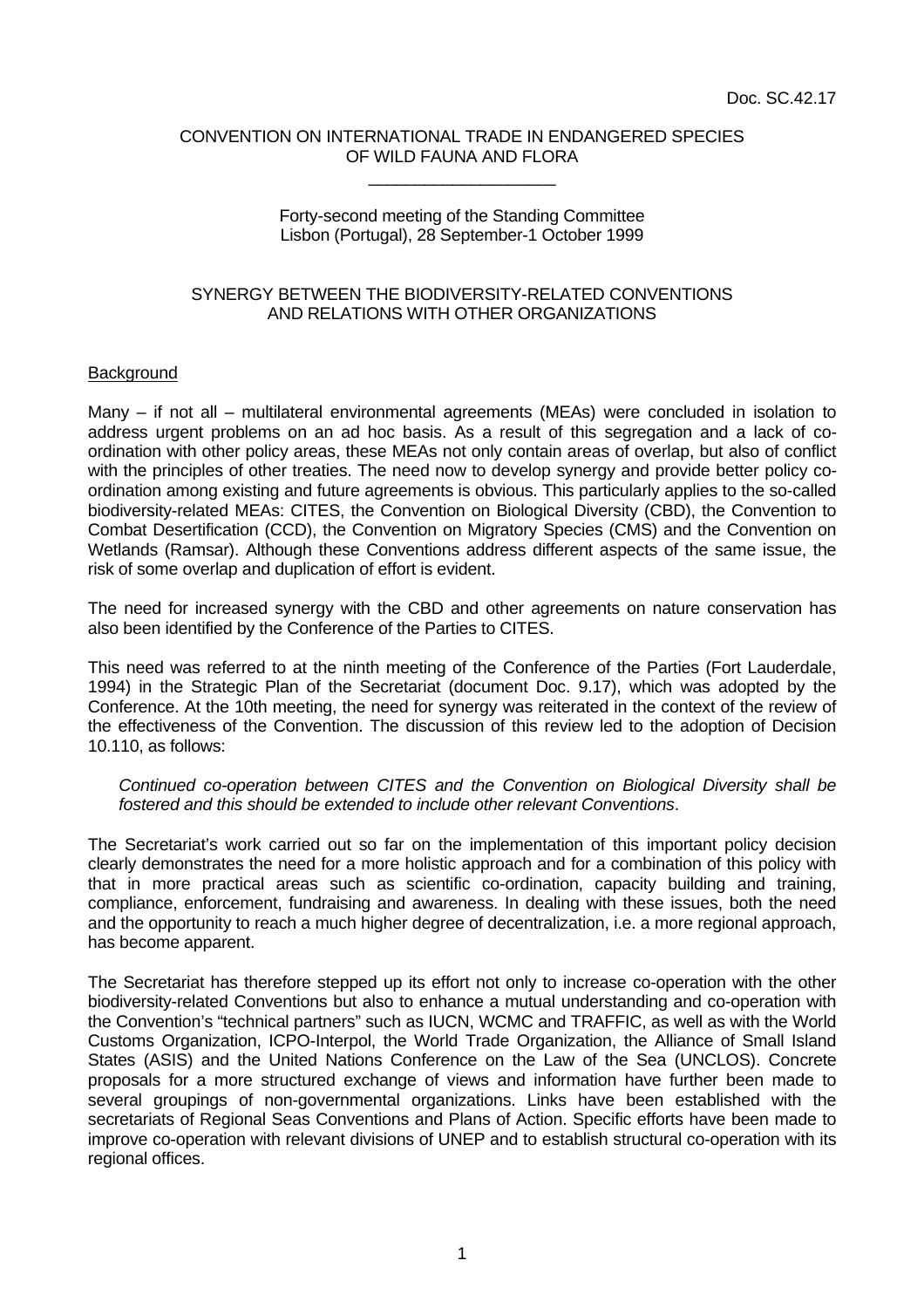The more recently established contacts and links in particular need to be actively strengthened and extended.

## The scope for applied synergy in 10 policy areas

In the table below, there are just 10 policy areas (not in order of priority) that are common to all of the above-mentioned biodiversity-related MEAs. Synergy, co-ordination and co-operation are therefore most likely to succeed in these areas. Some of the mentioned policies stand on their own, most are related and all should be subject to regional co-operation.

The ideas contained in this document have been discussed with representatives of other Conventions at the International Conference on Synergies and Co-ordination between Multilateral Environmental Agreements (United Nations University, Institute of Advanced Studies, Tokyo, 14-16 July 1999).

This meeting was attended by the Secretary-General whose participation was based on the contents of this document. He further made the point that national Governments – with the support of MEA Secretariats – should initiate efforts to facilitate collaboration between MEAs. This bottom-up approach should also form the basis for synergy between national Governments, particularly at the regional level.

|                | Policy area                                                                          | <b>Proposed partner(s)</b>                                                                                                             |
|----------------|--------------------------------------------------------------------------------------|----------------------------------------------------------------------------------------------------------------------------------------|
| 1              | Scientific and technical co-ordination,<br>project development and<br>implementation | WCMC, UNEP Regional Offices <sup>1</sup> , IUCN and IUCN<br>Regional Offices, Regional groups under IUCN<br><b>Wise Use Initiative</b> |
| 2              | Compliance control                                                                   | <b>TRAFFIC, NGOS</b>                                                                                                                   |
| 3              | Enforcement                                                                          | WCO, ICPO-Interpol, TRAFFIC, NGOs                                                                                                      |
| 4              | Capacity building                                                                    | <b>WCMC, UNEP Regional Offices</b>                                                                                                     |
| 5              | Training                                                                             | WCO, ICPO-Interpol, NGOs, UNEP Regional<br>Offices, IUCN Regional Offices                                                              |
| 6              | Awareness                                                                            | <b>UNEP Regional Offices, NGOs</b>                                                                                                     |
| $\overline{7}$ | Fundraising                                                                          | GEF and other major donors, NGOs, IUCN                                                                                                 |
| 8              | Regionalization                                                                      | UNEP Regional Offices, IUCN Regional Offices,<br>Regional groups under IUCN Wise Use Initiative                                        |
| 9              | Global membership of the Convention<br>(incl. SIDS)                                  | ASIS, the Caribbean Environment Programme, the<br>South Pacific Regional Environment Programme,<br><b>UNEP Regional Offices</b>        |
| 10             | Compatibility of policy decisions with<br>other international agreements             | WTO, UNCLOS, WCO, other relevant agreements,<br>treaties and conventions (e.g. IWC, ITTO, ICCAT)                                       |

## *1. Scientific and technical co-ordination, project development and implementation*

There is a long-standing co-operation in this area between CITES, WCMC and IUCN. This cooperation can be strengthened, particularly as a result of the new status of WCMC within UNEP. The Secretary-General, in his capacity as a member of the WCMC Transition Task Force, has made proposals to this effect and stressed the scope for a higher degree of co-ordination among biodiversity-related Conventions and the possible role that WCMC could play in this.

 $\overline{1}$ 

<sup>1</sup> *Where UNEP Regional Offices are mentioned, the Secretariats of Regional Seas Conventions and Action Plans also have a potential role to play.*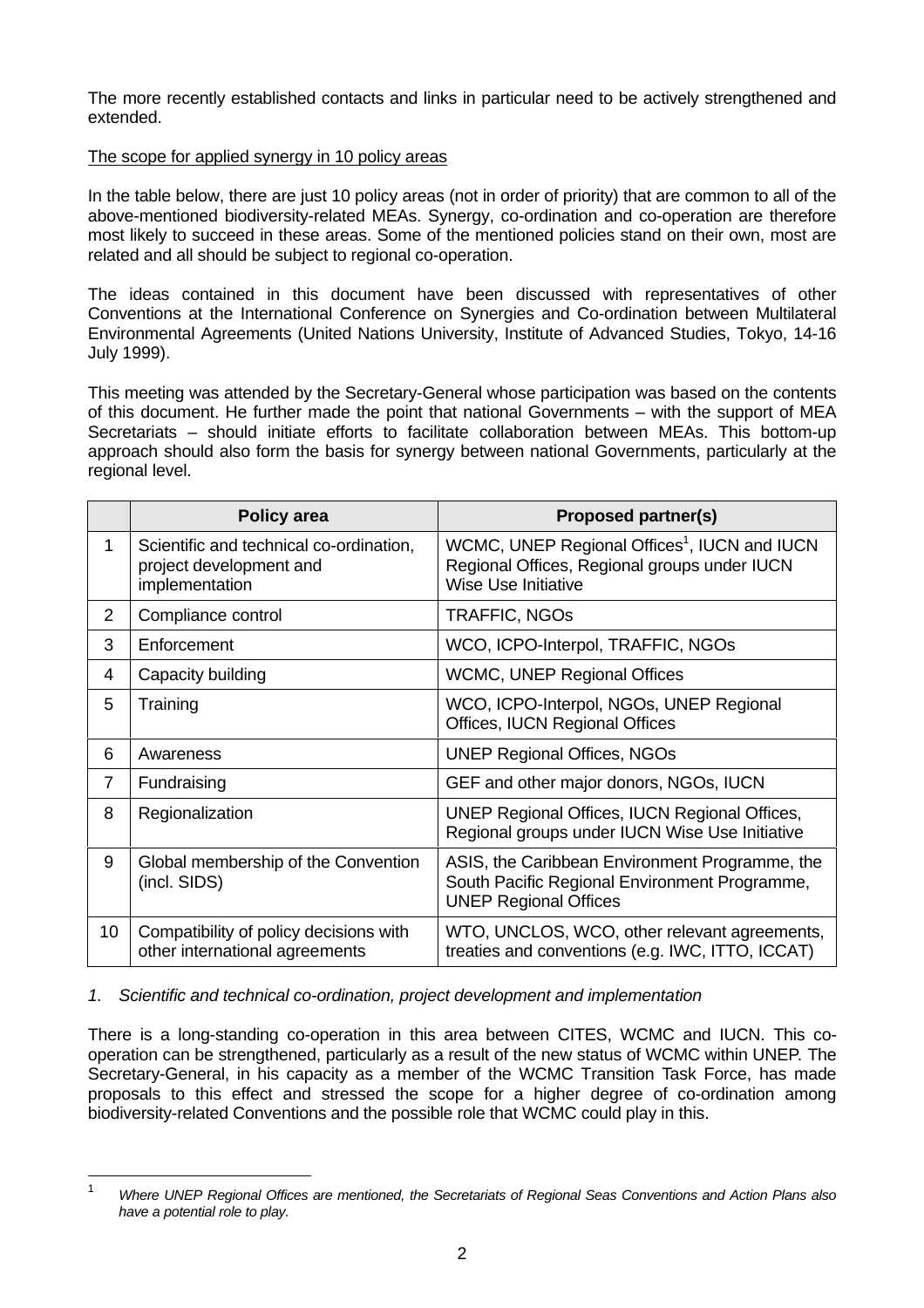In a meeting on 14 June 1999 with the Director General of IUCN, the Secretary-General proposed the conclusion of a Memorandum of Understanding (MoU) for long-term co-operation involving IUCN providing technical/scientific services to the Secretariat. These proposals included the better use of IUCN's regional offices, groups and networks to enhance regionalization of CITES policy issues as well as the effectiveness and efficiency of the work of the Parties, the Secretariat and IUCN. The need for co-ordination with other biodiversity-related MEAs was stressed. Once the proposed MoU is signed, individual activities (e.g. conception and implementation of field projects, provision of scientific information, assistance with training activities) will be undertaken through one or more framework agreements to be annexed to the MoU.

This is obviously one of the most important areas for a higher degree of regionalization, see point 8 below.

### *2. Compliance control*

An important condition for the functioning of any international legislative or regulatory system is compliance with its provisions by both its member countries and those parts of society that are affected by them. In addition to the formal mechanisms that have been devised to check levels of compliance (annual reports, infraction reports, the legislation project and the like), valuable information can be and is being provided by TRAFFIC and other NGOs on performance.

Needless to say that the level of compliance with related conventions and agreements can have an important positive or negative effect on the success of each and every one of them. This issue therefore deserves to be further pursued with the conventions concerned with a view to the development of joint mechanisms to measure and control levels of compliance.

### *3. Enforcement*

As in the case of compliance, a clear priority for all biodiversity-related MEAs should be the enforcement of its provisions and agreed policies; it certainly is for CITES.

Between 12 and 14 July 1999, the Secretariat assisted as a facilitator at a Workshop on Enforcement of and Compliance with Multilateral Environmental Agreements, held in Geneva and hosted by UNEP. The workshop was attended by 46 experts, 27 from developing countries and countries with economies in transition and 19 from developed countries. The Secretariats of the Basel Convention, the Montreal Protocol, the World Customs Organization and ICPO-Interpol also participated.

The experts were expected to highlight problems relating to policy, procedure and legislation. They were then asked to identify solutions for solving the problems faced and helping one another on how best governments might fulfil their obligations under the MEAs.

The proceedings of the workshop will be circulated in due course but this event demonstrated what can be achieved in building synergy and co-ordination and the CITES Secretariat will co-operate in pursuing the recommendations that will emerge from the meeting.

The crucial role of Customs in CITES enforcement cannot be stressed enough and the adoption of an updated Memorandum of Understanding with the World Customs Organization (WCO) should be considered. The need for strengthened co-operation and mutual assistance, in the fields of both dayto-day enforcement of the Convention and training, was confirmed in a meeting of the Secretary-General with the Secretary-General of the WCO in Brussels on 9 March 1999. The WCO/CITES Working Group is an important tool for CITES enforcement.

Equally important is the need for an increased level of co-operation with ICPO-Interpol. CITES enforcement cannot be optimal when Customs controls are not supplemented by controls within the country, i.e. in relation to production, sale and possession of animals, plants and products of CITES listed species. In a meeting between the Secretary-General and the Secretary-General of ICPO-Interpol in Lyon on 10 June 1999, the intention to increase co-operation was mutually confirmed. The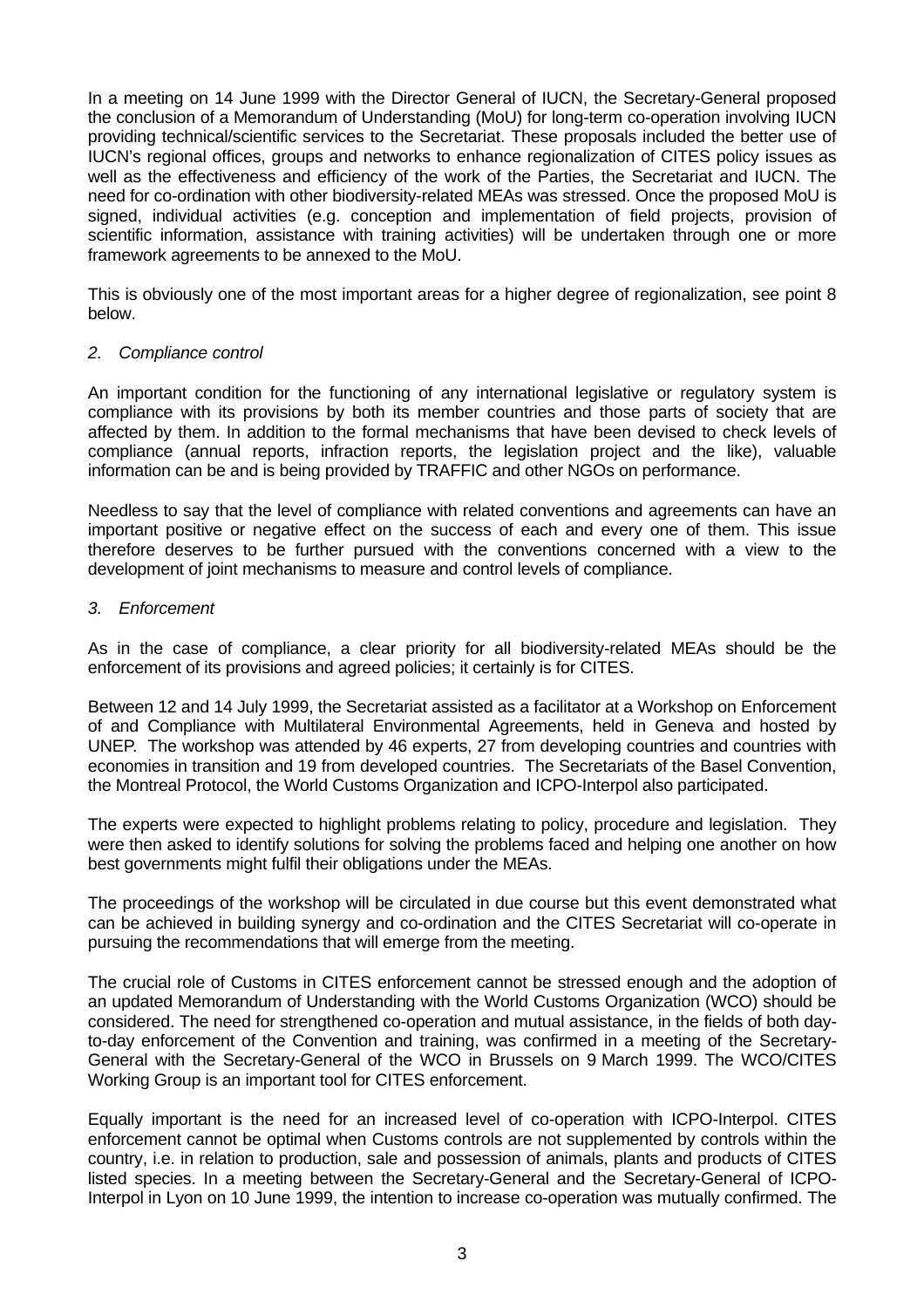ICPO-Interpol Wildlife Crime Working Group is the complement to the above-mentioned WCO/CITES Working Group and an equally important tool for CITES enforcement.

There is work to be done where the inter-linkage of enforcement efforts by Customs and other enforcement agencies, such as the police, are concerned. The need for a higher level of cooperation between enforcement agencies within Parties is obvious and more synergy could probably be achieved at the international level. The CITES Secretariat will make proposals to that effect.

The TRAFFIC network is an important tool in identifying strengths and gaps in national and regional enforcement efforts and successes. Similarly, cautiously used information from NGOs can form an interesting addition to the more formal sources of information.

### *4. Capacity building*

This is again a perfect example of an important policy area where a common approach by biodiversity-related conventions, and the use of existing networks that can help to enhance the necessary regional approach, are absolutely essential. The current lack of co-ordination and cooperation in this field is likely to cause cost-ineffectiveness and inefficiency.

The new status of WCMC within UNEP will facilitate its co-operation with UNEP-administered conventions in particular. In view of the planned increased capacity-building tasks of the new WCMC, the Secretary-General suggested at the first meeting of the Task Force on the transition of WCMC, held in Cambridge, United Kingdom, on 16 June 1999, that ways be considered for WCMC to establish the necessary mechanisms for co-ordination of efforts in this area by both the secretariats of and Parties to all biodiversity-related conventions.

A basic requirement for the capacity of any country to implement international conventions and agreements is to have an appropriate legal framework. The CITES legislation project has shown in this connection there are major gaps where CITES Parties are concerned and the efforts to fill these legislative gaps in many countries deserve a high level of priority.

It is likely that the situation with regard to other conventions is similar and this is therefore an obvious area where closer co-operation and joint efforts are required.

## *5. Training*

CITES may have its particularities where tools and enforcement are concerned, but certainly the scientific side of its implementation raises the same issues (whether they are called non-detriment findings or referred to as sustainable levels of exploitation) as in other biodiversity-related Conventions. Therefore, the need for an enhanced scientific capacity of many Parties and related training are yet another example of the urgent need for joint (and thus more cost-effective and efficient) efforts of all these conventions. UNEP and IUCN Regional Offices can play a crucial role in the organization and conduct of training in general and in this area in particular.

Existing efforts of both WCO and ICPO-Interpol with regard to training are greatly appreciated and deserve a maximum level of support from both the CITES Secretariat and the Parties. The Secretariat intends to make a greater effort to co-ordinate and certainly to avoid duplication of efforts. This requires a better flow of information on both governmental and non-governmental bilateral initiatives in this area to the Secretariat.

#### *6. Awareness*

The membership of CITES still shows a number of gaps, e.g. where small island States are concerned. This is partly due to a lack of awareness of the aims and functioning of the Convention. It also is a challenging area for co-operation between biodiversity-related conventions, which can promote membership of their parties to the other conventions.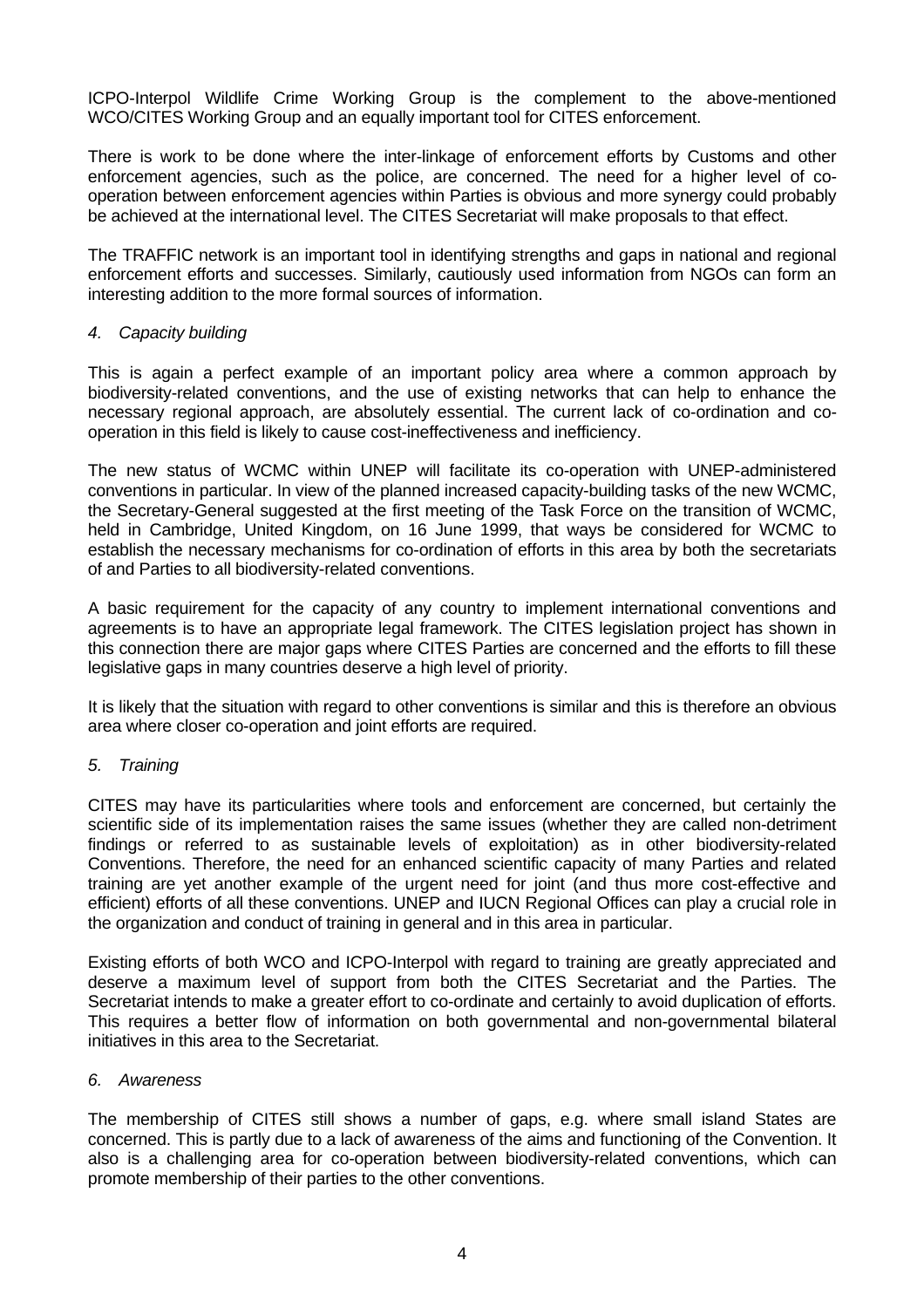To promote the accession of further countries to CITES, close co-operation with UNEP Regional Offices and the secretariats of Regional Seas Conventions is absolutely essential. Also see point 9 below with regard to Small Island Developing States.

Where the need for an increased level of public awareness is concerned, the Secretariat intends to co-operate with all relevant institutions and organizations referred to in this document to meet this need.

For both of the above awareness activities, the availability of information packs, audiovisual material and a state-of-the-art CITES Web site, are essential tools. The development of specific CITES material is something to which the Secretariat would like to give more attention. The same goes for developing joint tools and linked Web sites with the other biodiversity-related conventions.

# *7. Fundraising*

Although the scope for co-ordination and co-operation with other conventions in this important area is evident, it is probably the biggest challenge of any of the policy areas that deserve a high degree of synergy. The current lack of co-ordination of project development in addition to the competition for donor funds for similar projects, however, is likely to be counterproductive for all sides. This issue deserves to be further pursued with the secretariats of the other conventions and with major donors such as the Global Environment Facility.

# *8. Regionalization*

The idea of synergy is probably best illustrated by the promotion of a more regional approach to the implementation of CITES and other biodiversity-related conventions. It not only requires co-operation among these conventions but also involves other institutions in the process such as UNEP Regional Offices, the secretariats of Regional Seas Conventions and Action Plans, IUCN Regional Offices and regional groups established in the context of the IUCN Wise Use Initiative.

The need for regional co-ordination and co-operation is most evident in the areas of scientific and technical co-ordination, project development and implementation, capacity building, training, awareness and promotion of global membership of the conventions (including SIDS).

With a view to preparing future work and the elaboration of proposals for and agreements on a concrete and regional approach to the synergy between biodiversity-related conventions, contacts with the following have been either strengthened or established in recent months:

- the Director of UNEP's Division of Regional Co-operation and Representation*<sup>2</sup>* (meeting on 3 June 1999 in Nairobi and 7 July 1999 in The Hague)
- the Director of UNEP's Division of Environmental Conventions (meeting in Nairobi on 3 June 1999 and 7 July 1999 in The Hague)
- the secretariats of Regional Seas Conventions and Action Plans (meeting in The Hague 5-9 July 1999), i.e.:
	- Caribbean Environment Programme (Cartagena Convention), Jamaica
	- South Asia Co-operative Environment Programme, Sri Lanka
	- Mediterranean Action Plan (Barcelona Convention), Athens
	- OSPAR Commission, London
	- Helsinki Convention
	- UNEP's Eastern Africa Co-ordination Unit, Seychelles
	- South East Pacific Action Plan (Lima Convention), Ecuador
	- UNEP's Western and Central Africa Co-ordination Unit, Côte d'Ivoire
	- Regional Organization for the Protection of the Red Sea and Gulf of Aden Environment Programme, Saudi Arabia

 $\overline{2}$ <sup>2</sup> *With UNEP Regional Offices in Mexico City (Central and South America and the Caribbean), Bangkok (Asia and the Pacific), Bahrain (West Asia), Nairobi (Africa), Geneva (Europe) and New York (North America).*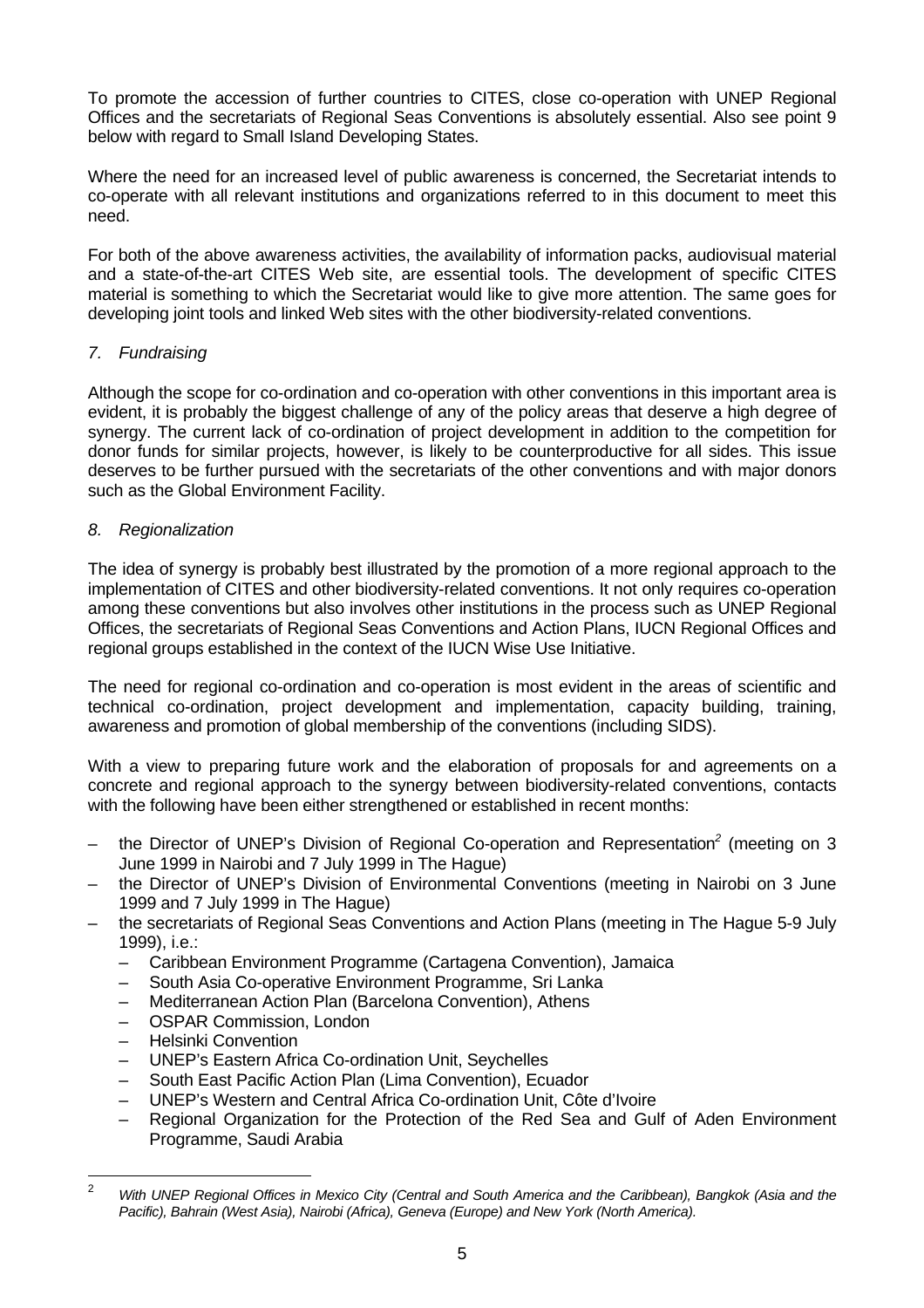- Kuwait Action Plan (Kuwait Convention)
- South Pacific Regional Environment Programme, Western Samoa
- Black Sea Environmental Programme (Bucharest Convention), Istanbul
- UNEP's East Asia Co-ordination Unit.

Concrete proposals for co-operation and mutual assistance with all of the above offices and secretariats will be elaborated by the Secretariat, hopefully with the participation of the secretariats of the other conventions. On the basis of regular briefings, a start could be made with (some of) the offices concerned and – depending on the development and reactions from the regions – an increased effort, culminating in the joint provision of a staff member charged with CITES issues, and issues relating to other biodiversity-related conventions could be envisaged.

Issues on which the Secretariat has suggested the need for assistance of regional offices are:

- The regional preparation for meetings of the Conference of the Parties
- Liaison with regional representatives on the Standing, Animals and Plants Committees, as well as facilitation of their co-ordinating task
- Training, organization of regional seminars
- The national legislation project
- Capacity building
- Project initiation and formulation
- Accession to the Convention by non-Parties
- Co-ordination of issues that concern more than one convention.

The above list is of course not exhaustive.

The Secretariat has also proposed that UNEP Regional Directors attend the next meeting of the Conference of the Parties and relevant regional co-ordination meetings in particular.

The reactions to all of the above were without exception very positive. With a number of secretariats of the above-mentioned regional Seas Conventions and Action Plans even the signature of memoranda of understanding is being envisaged.

## *9. Global Membership of the Convention (see point 6)*

## *Small Island Developing States (SIDS)*

The need for a higher level of involvement in CITES by SIDS has already been identified by the Conference of the Parties and laid down in Decision 10.112. The implementation of that decision was, on 8 July 1999, discussed with the Director of the Caribbean Environment Programme (Cartagena Convention), the Director of the South Pacific Regional Environment Programme (SPREP) and the Ambassador and Permanent Representative to the United Nations of Papua New Guinea, representing the Alliance of Small Island States (ASIS).

It has been agreed that the Secretariat should provide written material (note on aims and functioning of CITES, list of relevant species, list of Parties/non-Parties) together with concrete ideas on the development of joint structures for CITES implementation (e.g. common Scientific Authority) on the basis of which these programmes and ASIS will discuss CITES accession with the governments and authorities of small island states.

## *10. Compatibility of policy decisions with other international agreements*

This is an increasingly important issue, which requires close collaboration with the administrative bodies of agreements concerned and optimal communication on developments in the context thereof. Decisions taken in the framework of, amongst other things, the following organizations, agreements and conventions can have a direct or indirect impact on the policies and functioning of CITES.